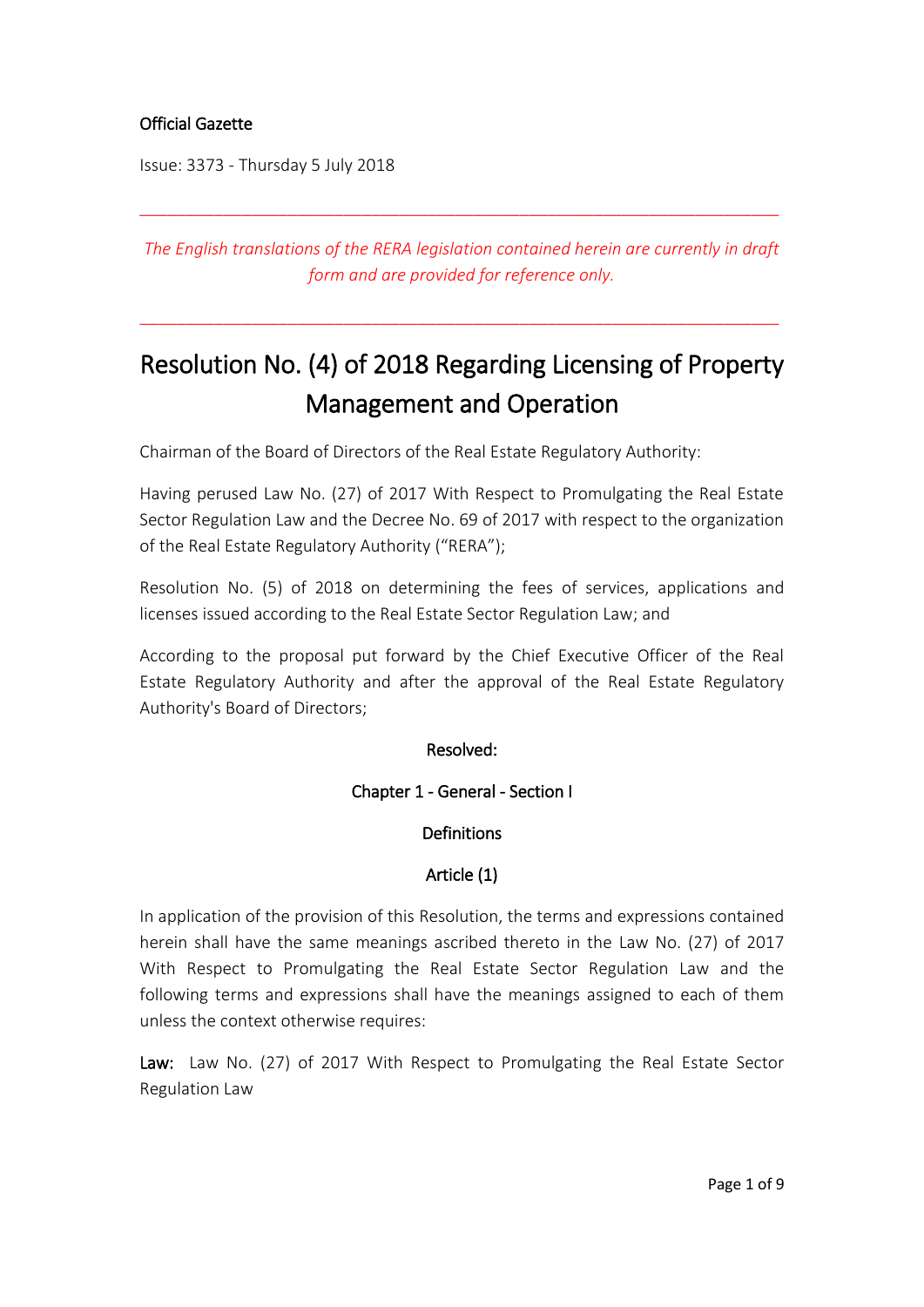Application: The application submitted to the Real Estate Regulatory Authority ("RERA") to obtain a license to practice property management and operation according to the form prepared by the RERA for this purpose.

Applicant: Each natural or artificial person who files application before the RERA to obtain a license to practice property management and operation.

License: The final approval issued in writing by the RERA for the Applicant.

Property Manager: The natural or artificial person licensed to practice property management and operation.

Register: Property manager register issued under Article (23) of this Resolution.

Code of Ethics: The rules of conduct that RERA issues and the property managers should abide by.

Continuing Professional Training: The RERA-approved training programs including lectures, training, etc.

Property Management and Operation: The business of managing and operating real estate property on behalf of the owners including preparing and executing maintenance and repair schedules for the real estate property, equipment and facilities, leasing, developing, cleaning, securing, preparing budget, contributing to the management of the bank accounts thereof, and doing the accounting and preparing the financial and technical reports related to the real estate property.

Owner Association Management Functions: The functions undertaken by the property manager under authorization from the owner association in certain powers such as facilitating meetings, coordinating with the board of directors of the association, supporting the development and execution of owner association operation rules and the development of the annual budget of the association, preparing the technical and financial reports, and any such tasks as may be assigned to it.

#### Section II

#### Scope of Application

# Article (2)

The provisions stated herein shall apply to the licenses issued by the RERA to practice property management and operation.

#### Chapter 2 - Licenses - Section I

Licensing Authority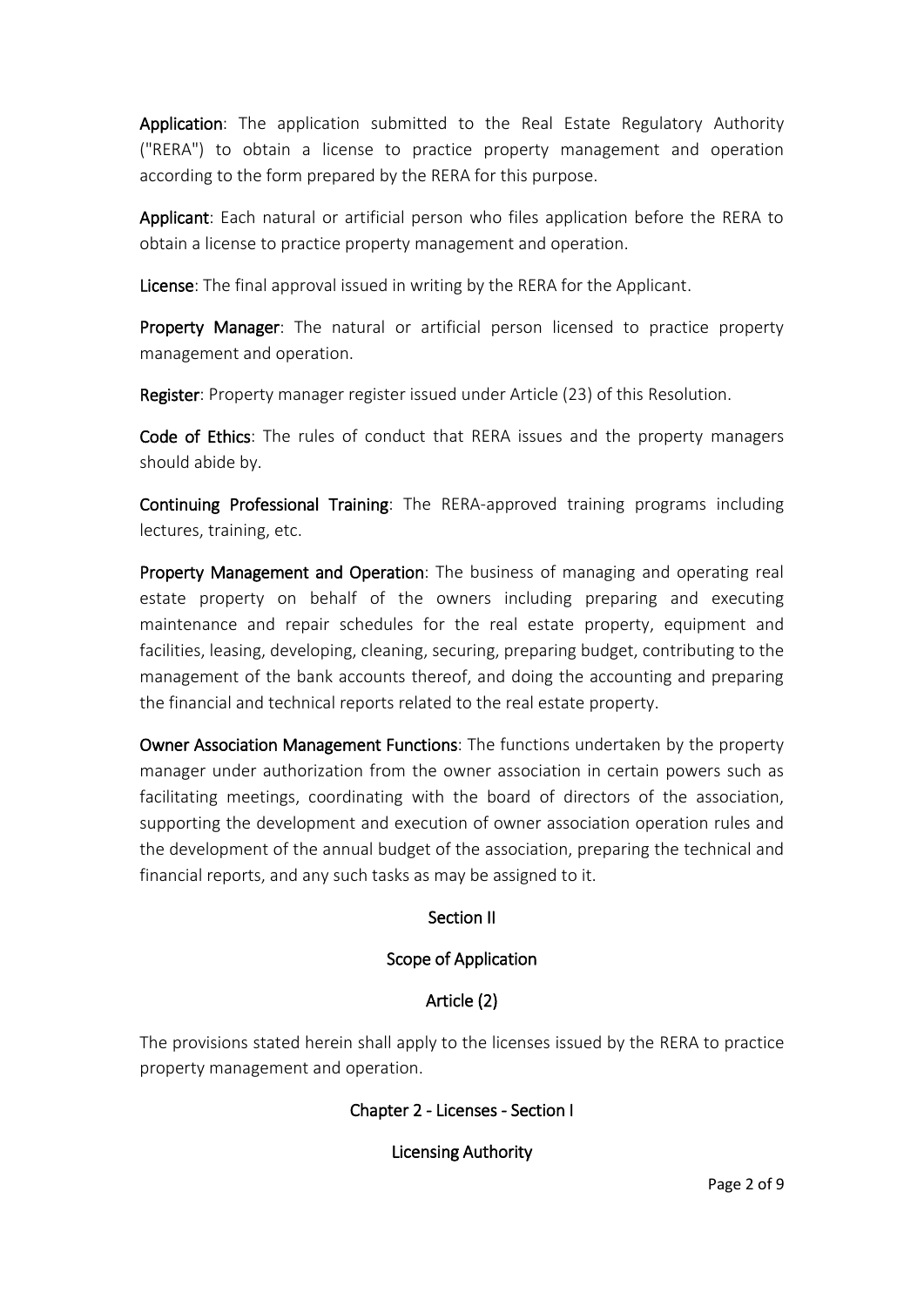# Article (3)

The RERA shall issue licenses for practicing property management and operation in the Kingdom.

# Article (4)

No natural or artificial person may practice property management and operation except after obtaining a license from the RERA.

#### Section II - License Requirements

#### I. General Conditions

#### Article (5)

Subject to the special conditions of obtaining a license to practice property management and operation referred to in Article (6) of this Resolution, the applicant shall attend the continuing professional training approved by the RERA in this regard.

The applicant shall be exempted from attending the continuing professional training, if it has a local or international experience of at least 3 years in property management and operation and the RERA may such applicant a license as it may deem appropriate in this regard.

If the applicant has experience of at least six months, the RERA may grant such applicant a six-month temporary license, provided that it should pass the training courses approved by the RERA within the term of the temporary license in order to get the final license.

#### II. Special Conditions

#### Article (6)

The applicant shall meet the following requirements:

#### 1- For a natural person:

- A. The applicant shall not be convicted by a final verdict in a felony or misdemeanor involving a breach of trust and honor, unless rehabilitated.
- B. The applicant shall have not been declared bankrupt by a final verdict, unless rehabilitated.

#### 2- For an artificial person:

**A.** The applicant shall not have been declared bankrupt by a final verdict.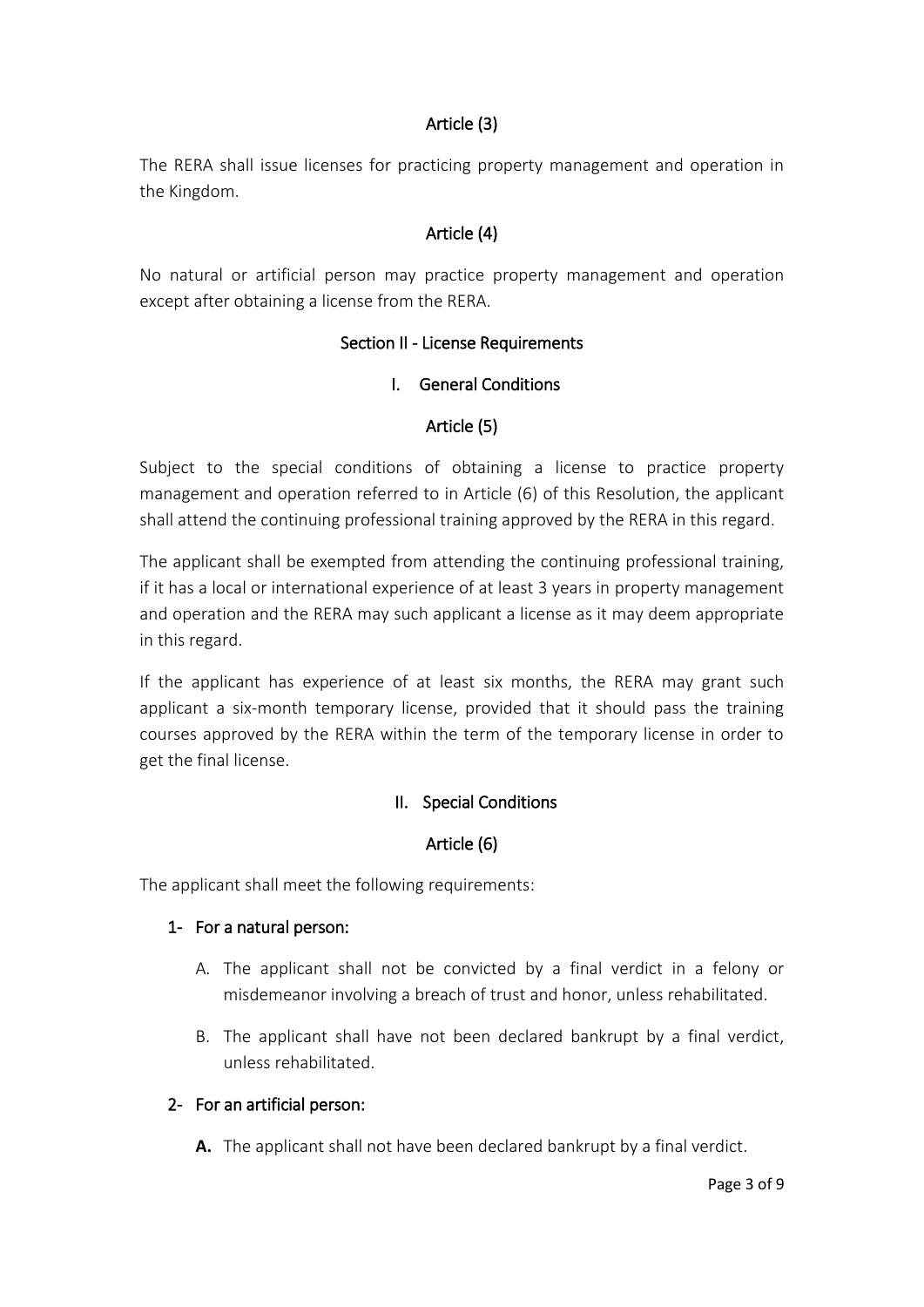- **B.** The directors of the applicant shall not have been declared bankrupt or shall not have been acting as directors of a liquidated company.
- **C.** The property managers of the applicant shall obtain a license to manage and operate the real estate property.

# Section III

## Application Process

# Article (7)

The application shall be submitted to the RERA and shall enclose the following information and documents:

#### 1- For a natural person:

- A. A copy of the registration certificate in the commercial registry including the business sought to be licensed and this condition shall not apply to the application for a license to work for a licensed property manager.
- B. A copy of a valid ID card or passport.
- C. New personal photo.
- D. Profile details including the address, phone numbers, workplace and branches, and website, if any, of the applicant.
- E. A proof of payment of the prescribed application fee.
- F. Any other documents or information as may be requested by the RERA.

#### 2- For an artificial person:

- A. Copy of the certificate of registration in the commercial registry including the business sought to be licensed.
- B. Documents that show the Company's organizational structure, names of directors and representatives before the RERA
- C. A proof of payment of the prescribed application fee.
- D. Any other documents as may be required by the RERA.

#### Section IV

#### Licensing Foreigners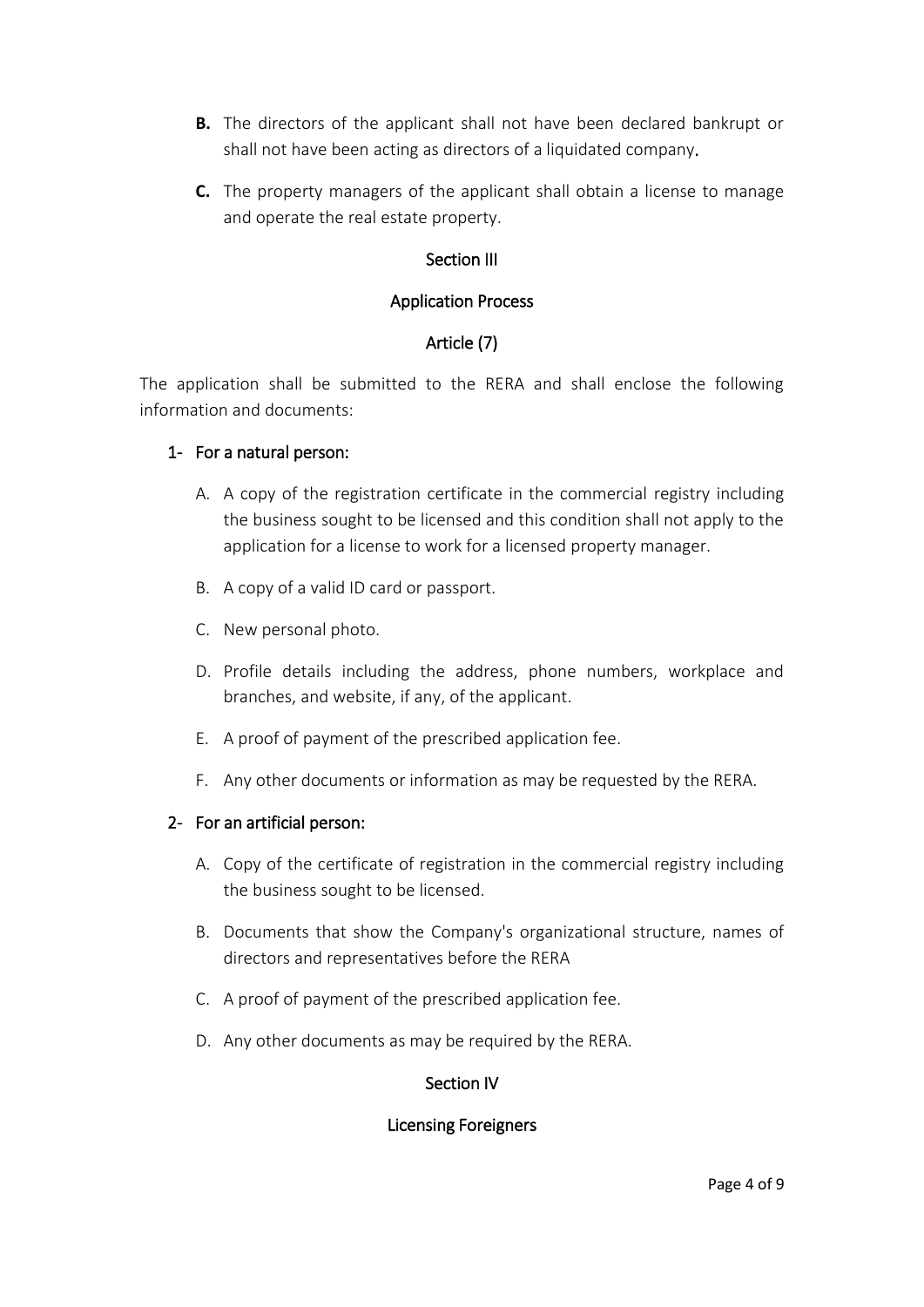# Article (8)

If the applicant is a foreigner, the provisions regulating the practice of property management and operation for non-Bahrainis shall be observed when licensed.

# Section V

#### License of Owner Association Management Functions

#### Article (9)

The applicant, who desires to perform the owner association management functions, may request the RERA to include its desire in the license granted to the applicant to practice property management and operation. The RERA may include this if it finds that the applicant is capable of doing such functions.

#### Section VI

#### Issuance of License

#### Article (10)

The RERA shall consider the application after completing all the documents and information required and shall issue its decision whether to approve or reject the application within five working days from the date of submission.

In case of rejection, the rejection decision shall be reasoned. Should the period prescribed for deciding on the application lapse with no reply being given by the RERA, the application shall deem to be implicitly rejected.

The relevant party may complain against the decision issued to reject the application according to the conditions prescribed in the Law.

#### Article (11)

The RERA shall issue the license after payment of the prescribed fees.

#### Article (12)

The license shall be valid for one calendar year as of the date of issuance.

#### Article (13)

The property manager may not assign or transfer the license to third parties.

#### Chapter 3

#### Property Manager Obligations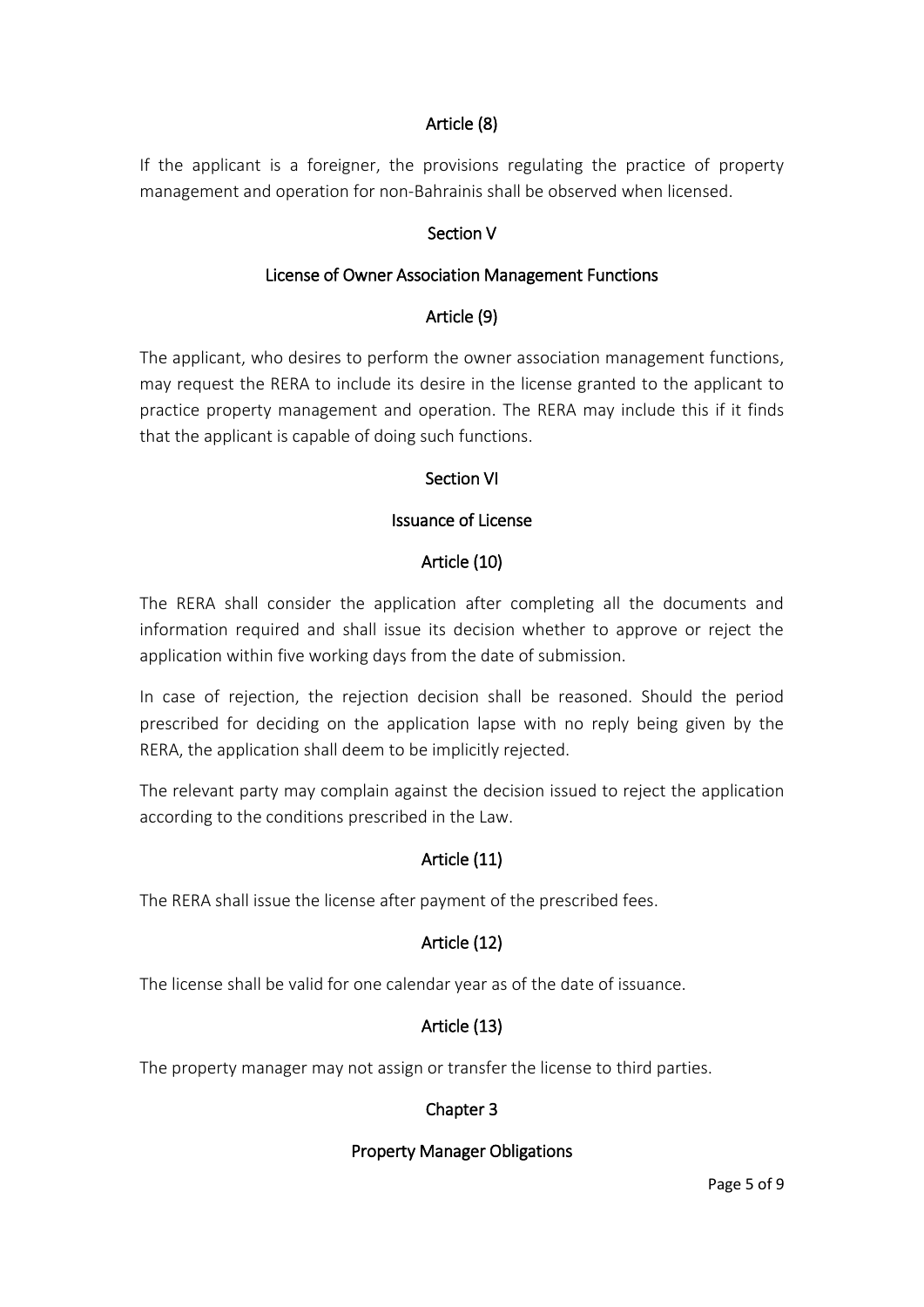# Article (14)

1- The real estate manager shall practice real estate management and operation business pursuant to the provisions of this Resolution and the code of ethics and it shall carry out its work with integrity and honesty.

# Article (15)

The property manager may not carry out any work or activity contrary to the purpose of the license granted thereto. In case of breach, the RERA may take the measures prescribed in the Law.

# Article (16)

The property manager shall notify the RERA of any changes or amendments to its profile details. Failing to notify the RERA of the same, all the correspondence directed to the property manager using its profile details kept with the RERA shall be valid against it and have all the legal effects thereof.

#### Article (17)

The property manager shall notify the RERA of any changes or amendments to the information of registration in the commercial registry within seven days thereof.

#### Article (18)

The property manager shall keep the records related to the details of its financial transactions, invoices, accounts, statements, lists and other documents related to the property management and operation for at least five (5) years of the date of transactions.

#### Chapter 4

#### Regular Report

#### Article (19)

The property manager shall submit a regular report to the RERA before submitting a renewal application using the form approved by the RERA for this purpose and the same shall have the details of all the property management and operation contracts it concluded within the period prior to the renewal and shall, in particular have:

- 1- The information of the parties to the contract.
- 2- Date and duration of the contract.
- 3- Nature of the service provided.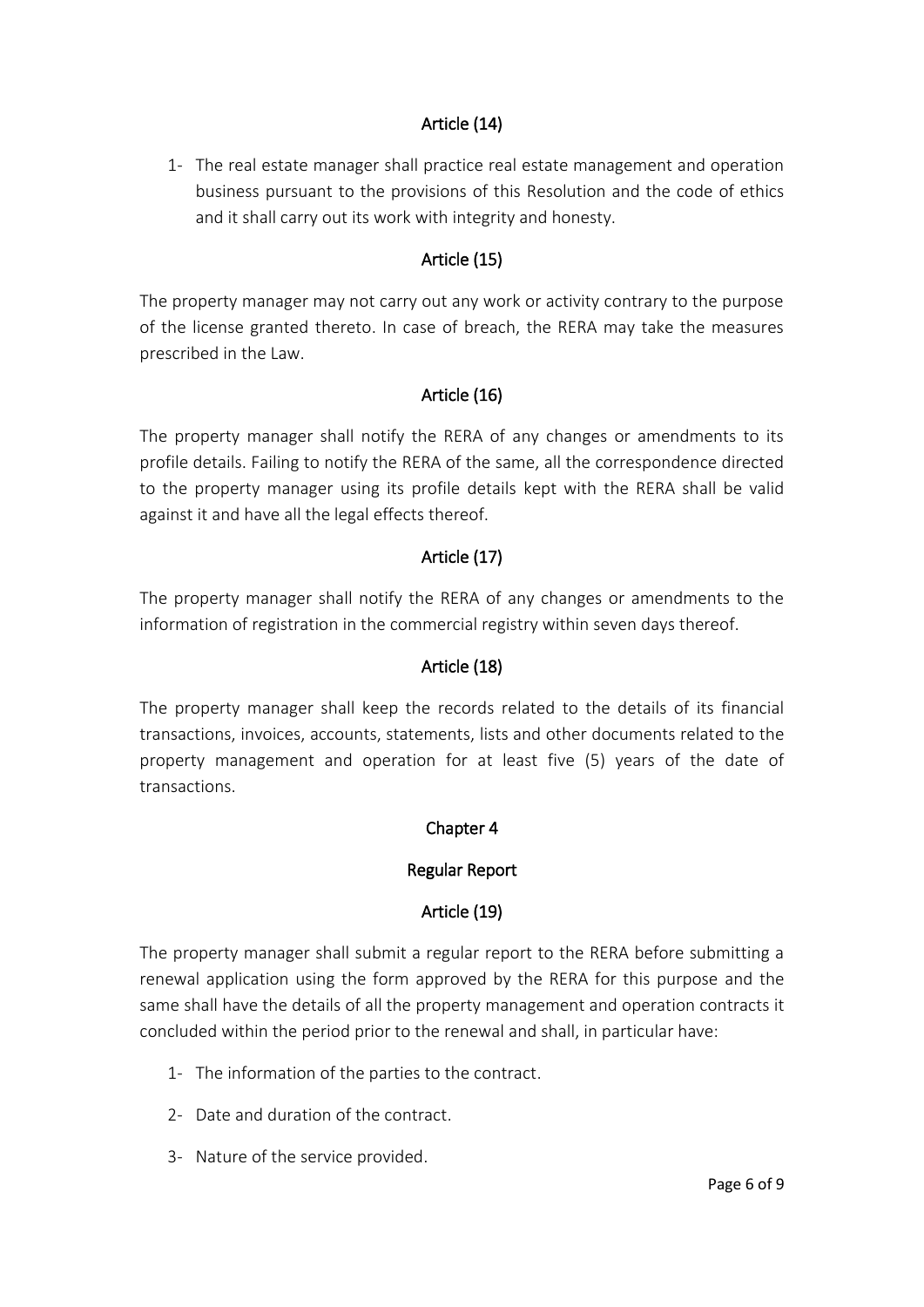- 4- Value of the contract.
- 5- Disclosure of conflict of interests and shall mention the type and details of this conflict, if any.

# Chapter 5

# License Renewal and Cancellation - Section I

#### License Renewal

#### Article (20)

The property manager shall submit a license renewal application on the form prepared by the RERA for this purpose at least sixty days before the expiry of the license with the following documents and information being enclosed:

- 1- A copy of a valid certificate of registration in the commercial registry.
- 2- A proof of payment of the prescribed fee for license renewal.
- 3- A proof of completing the continuing professional training program.
- 4- Any other documents or information as may be required by the RERA.

The renewal applicant shall not be granted endorsement of the license it has to perform the owner association management functions unless it provides a proof of passing the CPD training program approved by the RERA in this regard.

#### Article (21)

The RERA shall consider the renewal application after completion of all the documents and information required and it shall pass its decision whether to approve or reject the renewal within five working days as of the date of submission.

In case of rejection, the rejection decision shall be reasoned. Should the period prescribed for deciding on the application lapse with no reply being given by the RERA, the application shall deem to be implicitly rejected.

The relevant party may complain against the decision issued to reject the renewal application according to the conditions prescribed in the Law.

# Section II

#### License Cancellation

Article (22)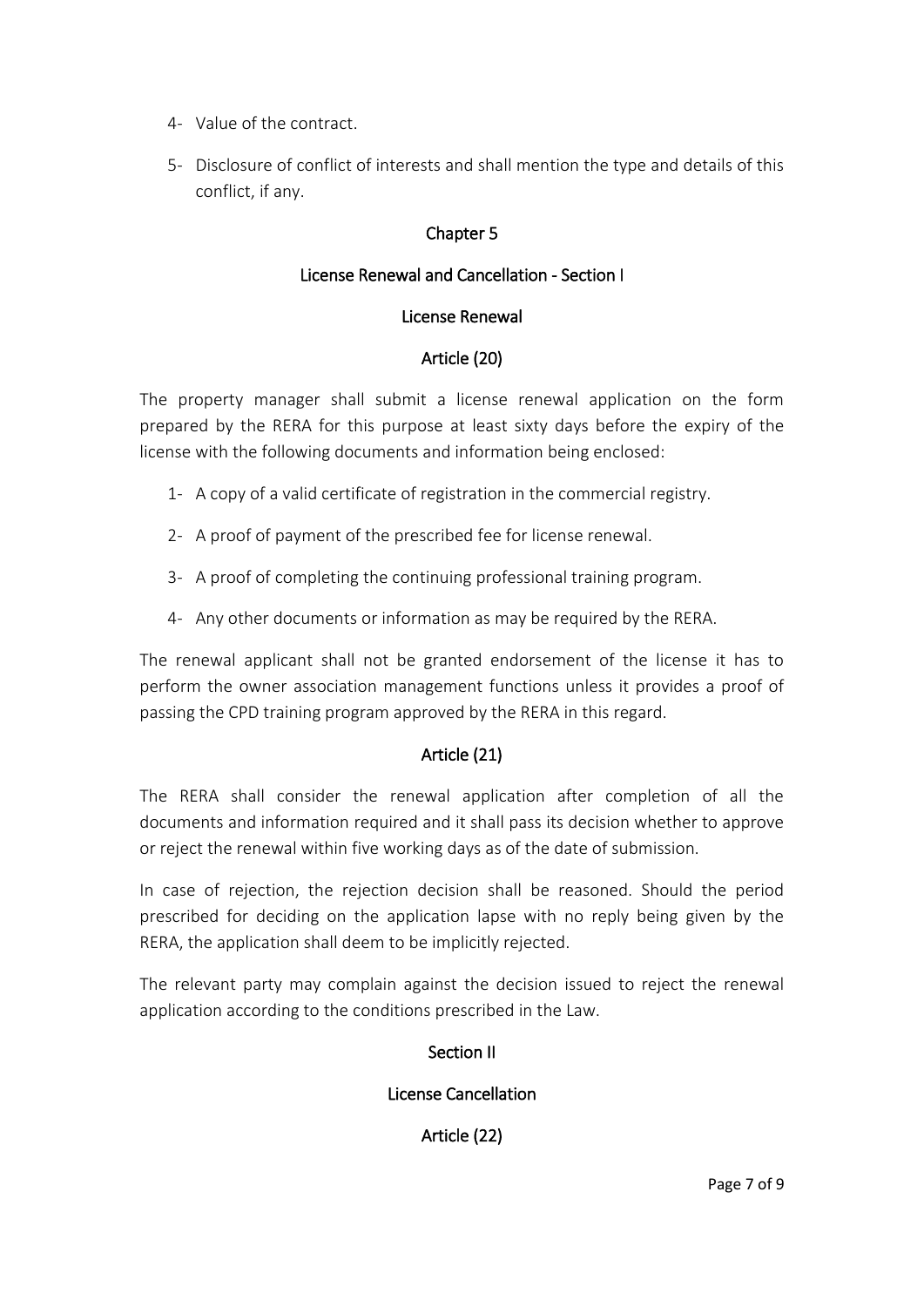The license shall be cancelled if:

- 1- The RERA finds that the property manager has obtained the license by way of fraud or misrepresentation by submitting untrue information or documents or by hiding information that is critical in this regard;
- 2- The property manager loses one or more conditions of the licensing;
- 3- The property manager assigns or transfers the license to a third party;
- 4- The licensed artificial person enters into a merger without a prior notice to the RERA;
- 5- The real estate property so requests;
- 6- The licensed artificial person is liquidated; and/or
- 7- The property manager is removed from the commercial registry.

# Section VI

#### Property Manager Register

# Article (23)

- 1- The RERA shall create a hardcopy or softcopy register called (property manager register) including all the data and information of the property managers.
- 2- The register shall contain such data and information as the RERA may deem necessary, especially:
	- A- The name, address, and license number of the property manager;
	- B- The profile details of the property manager especially its head office, phone numbers, website, workplaces and branches, if any, and the date of issuance and expiry of the license and the details of the legal representative, if any.
- 3- The property manager shall within five working days notify the RERA of any change in information and data contained in the register.
- 4- The information contained in the register shall deem to be valid unless the RERA has a proof of forgery or misrepresentation thereof.
- 5- The register shall be accessible to the stakeholders who may extract copy thereof after paying the legally prescribed fees.